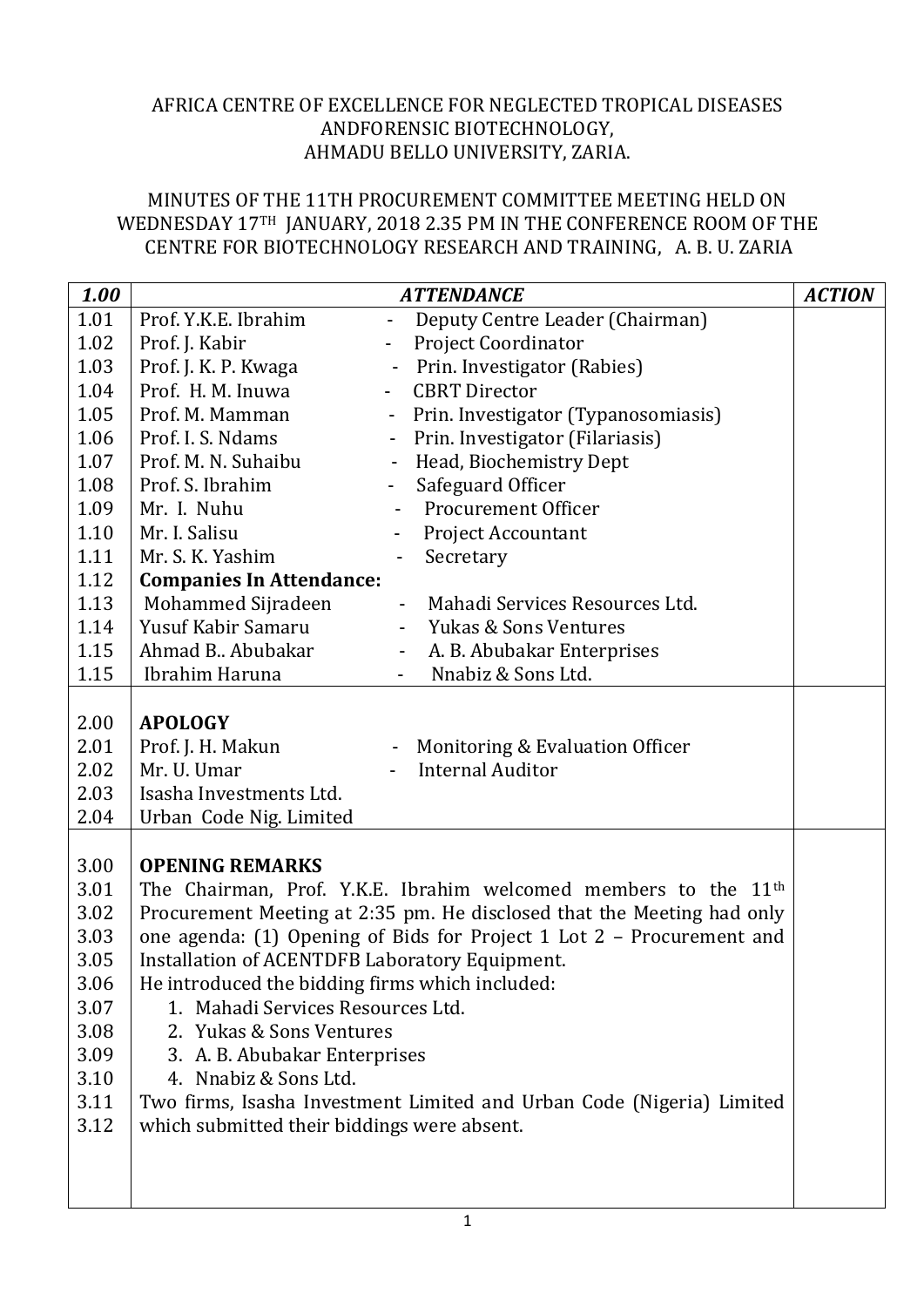| 4.01                                                                                                                                                                                 | <b>OPENING OF THE BIDS</b>                                                                        |                                                                                |                         |                         |                           |  |
|--------------------------------------------------------------------------------------------------------------------------------------------------------------------------------------|---------------------------------------------------------------------------------------------------|--------------------------------------------------------------------------------|-------------------------|-------------------------|---------------------------|--|
| 4.02                                                                                                                                                                                 | The Procurement Officer opened the Bidding Box before all members in                              |                                                                                |                         |                         |                           |  |
| 4.03                                                                                                                                                                                 | the presence of the all the bidders, except two bidders that were absent as<br>earlier mentioned. |                                                                                |                         |                         |                           |  |
| 4.04                                                                                                                                                                                 | The total number of submissions were six (6) submitted as follows:                                |                                                                                |                         |                         |                           |  |
| 4.05                                                                                                                                                                                 | 1. Mahadi Services Resources Ltd.                                                                 |                                                                                |                         |                         |                           |  |
| 4.06                                                                                                                                                                                 | 2. Yukas & Sons Ventures                                                                          |                                                                                |                         |                         |                           |  |
| 4.07                                                                                                                                                                                 | 3. A. B. Abubakar Enterprises                                                                     |                                                                                |                         |                         |                           |  |
| 4.08                                                                                                                                                                                 | Nnabiz & Sons Ltd.<br>4.                                                                          |                                                                                |                         |                         |                           |  |
| 4.09                                                                                                                                                                                 | 5. Urban Code (Nigeria) Limited and                                                               |                                                                                |                         |                         |                           |  |
| 4.10                                                                                                                                                                                 |                                                                                                   | 6. Isasha Investment Limited.                                                  |                         |                         |                           |  |
| 4.11<br>4.12                                                                                                                                                                         | S/N                                                                                               | Firm                                                                           |                         | <b>Amount Bided</b>     | Validity<br><b>Period</b> |  |
| 4.13                                                                                                                                                                                 | $\mathbf{1}$                                                                                      | Urban Code Nigeria Limited                                                     |                         | 37,267,733=00           | 16 weeks                  |  |
| 4.14                                                                                                                                                                                 | $\overline{2}$                                                                                    | Nnabiz & Sons Limited.                                                         |                         | $40,326,702=00$         | 10 weeks                  |  |
| 4.15                                                                                                                                                                                 | 3                                                                                                 | A. B. Abubakar Enterprises Ltd                                                 |                         | 30,470,488=00           | 6 weeks                   |  |
| 4.16                                                                                                                                                                                 | $\overline{4}$                                                                                    | Isasha Investment Limited                                                      |                         | 47,970,957=00           | 18 weeks                  |  |
| 4.17                                                                                                                                                                                 | 5                                                                                                 | <b>Yukas &amp; Sons Venures</b>                                                |                         | 29,104,447=00           | 8 weeks                   |  |
| 4.18                                                                                                                                                                                 | 6                                                                                                 | Mahadi Services Resources Ltd                                                  |                         | $30,267,920=00$         | 8 weeks                   |  |
| 4.19                                                                                                                                                                                 | The contracting firms were asked to express their views if they had any                           |                                                                                |                         |                         |                           |  |
|                                                                                                                                                                                      |                                                                                                   |                                                                                |                         |                         |                           |  |
|                                                                                                                                                                                      |                                                                                                   | objection. There was no any objection. They reaffirmed that the amounts        |                         |                         |                           |  |
|                                                                                                                                                                                      |                                                                                                   | disclosed against their bids were exactly the figures each company quoted.     |                         |                         |                           |  |
|                                                                                                                                                                                      |                                                                                                   | One of the firms asked to know, what would happen to the two firms which       |                         |                         |                           |  |
|                                                                                                                                                                                      |                                                                                                   | submitted their biddings but failed to show up? They were informed that it     |                         |                         |                           |  |
|                                                                                                                                                                                      |                                                                                                   | was not a mandatory for the bidders to appear for the opening bids             |                         |                         |                           |  |
|                                                                                                                                                                                      |                                                                                                   | However, they could come and find out the results of the opening bids.         |                         |                         |                           |  |
|                                                                                                                                                                                      |                                                                                                   | Having opened and recorded the results of the bids, members of the             |                         |                         |                           |  |
|                                                                                                                                                                                      |                                                                                                   | Committee took time and scrutinized and recalculated each submission to        |                         |                         |                           |  |
|                                                                                                                                                                                      |                                                                                                   | ensure that their calculations were correct, agreeable with the amount         |                         |                         |                           |  |
|                                                                                                                                                                                      |                                                                                                   | quoted and that all items on the Bill of Quantities were actually covered. It  |                         |                         |                           |  |
|                                                                                                                                                                                      |                                                                                                   | was discovered that almost all submissions had errors. It was discovered that, |                         |                         |                           |  |
|                                                                                                                                                                                      |                                                                                                   | contingency item was highly costed, while administrative cost was omitted.     |                         |                         |                           |  |
|                                                                                                                                                                                      |                                                                                                   | Below were the actual result of each after the scrutiny without Value Added    |                         |                         |                           |  |
|                                                                                                                                                                                      |                                                                                                   | Tax (VAT):                                                                     |                         |                         |                           |  |
|                                                                                                                                                                                      |                                                                                                   | Firm                                                                           | Amount                  | <b>Corrected Amount</b> | Validity                  |  |
|                                                                                                                                                                                      | SN<br>$\mathbf{1}$                                                                                | Urban Code Nigeria Limited                                                     | Quoted<br>34,540,700=00 | 34,697,200=00           | Period<br>16 weeks        |  |
|                                                                                                                                                                                      | $\overline{2}$                                                                                    | Nnabiz & Sons Limited                                                          | 35,549,240=00           | 37,062,390=00           | 10 weeks                  |  |
|                                                                                                                                                                                      | 3                                                                                                 | A. B. Abubakar Enterprises Ltd                                                 | 26,638,560=00           | 26,109,280=00           | 6 weeks                   |  |
|                                                                                                                                                                                      | 4                                                                                                 | Isasha Investment Limited                                                      | 43,972,340=00           | 45,470,340=00           | 18 weeks                  |  |
|                                                                                                                                                                                      | 5                                                                                                 | <b>Yukas &amp; Sons Venures</b>                                                | 26,766,140=00           | 28,248,150=00           | 8 weeks                   |  |
| 4.20<br>4.21<br>4.22<br>4.23<br>4.24<br>4.25<br>4.26<br>4.27<br>4.28<br>4.29<br>4.30<br>4.31<br>4.32<br>4.33<br>4.34<br>4.35<br>4.36<br>4.37<br>4.38<br>4.39<br>4.40<br>4.41<br>4.42 | 6                                                                                                 | Mahadi Services Resources Ltd                                                  | 26,445,640=00           | 28,386,640=00           | 8 weeks                   |  |